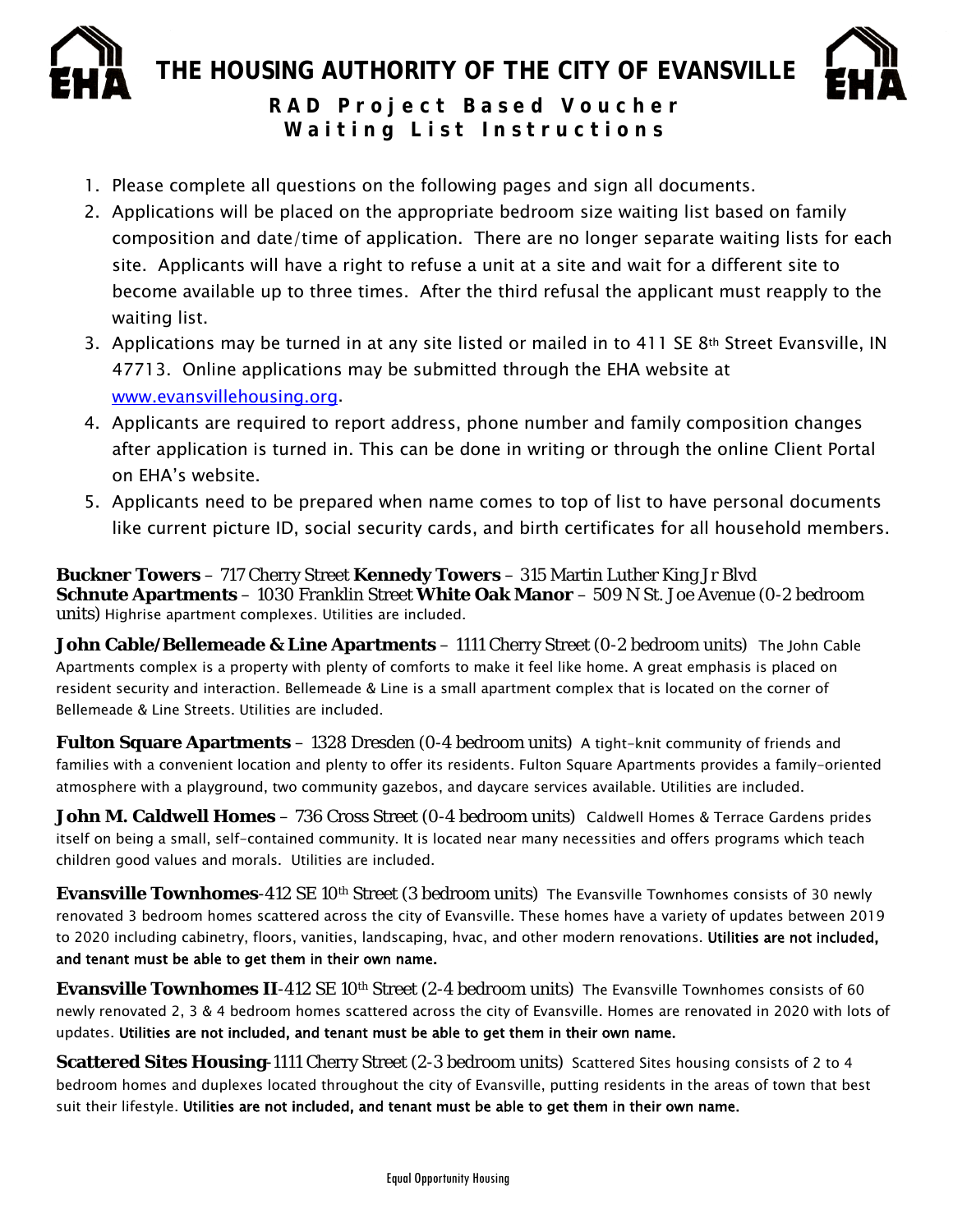# **THE HOUSING AUTHORITY OF THE CITY OF EVANSVILLE RAD Project Based Voucher Waiting List Application**

PLEASE PRINT CLEARLY!

| 1.  | Full Legal Name of Head of Household:                                                       |                    |                 |                                                                                                                               |                            |                                |  |  |  |  |  |
|-----|---------------------------------------------------------------------------------------------|--------------------|-----------------|-------------------------------------------------------------------------------------------------------------------------------|----------------------------|--------------------------------|--|--|--|--|--|
|     |                                                                                             |                    | Last            | First                                                                                                                         | <b>Middle</b>              | Maiden                         |  |  |  |  |  |
| 2.  | Social Security #:                                                                          |                    |                 | Alien Registration #:                                                                                                         |                            |                                |  |  |  |  |  |
| 3.  | <b>Current Address:</b>                                                                     |                    |                 |                                                                                                                               |                            |                                |  |  |  |  |  |
|     |                                                                                             | <b>Street</b>      |                 | City                                                                                                                          |                            | State & Zip                    |  |  |  |  |  |
| 4.  | <b>Email Address:</b>                                                                       |                    |                 |                                                                                                                               |                            |                                |  |  |  |  |  |
| 5.  | Primary Phone #:                                                                            | Alternate Phone #: |                 |                                                                                                                               |                            |                                |  |  |  |  |  |
| 6.  | Date of Birth:                                                                              | $\prime$           |                 | Place of Birth:                                                                                                               |                            |                                |  |  |  |  |  |
| 7.  | Male<br>Sex:                                                                                | Female             |                 |                                                                                                                               |                            |                                |  |  |  |  |  |
| 8.  | Citizenship: Are you a citizen of the United States?<br>Yes<br><b>No</b>                    |                    |                 |                                                                                                                               |                            |                                |  |  |  |  |  |
| 9.  | (Select as many as appropriate to best indicate your race)<br>Race:                         |                    |                 |                                                                                                                               |                            |                                |  |  |  |  |  |
|     | White                                                                                       |                    |                 | <b>African American/Black</b>                                                                                                 |                            | American Indian/Alaskan Indian |  |  |  |  |  |
|     | Asian                                                                                       |                    | Native Hawaiian |                                                                                                                               |                            | Other Pacific Islander         |  |  |  |  |  |
| 10. | Ethnicity:<br>Not Hispanic<br>Hispanic                                                      |                    |                 |                                                                                                                               |                            |                                |  |  |  |  |  |
| 11. | Marital Status of Head of Household:                                                        |                    | Married         | Single                                                                                                                        | Widow(er)                  | <b>Divorced</b>                |  |  |  |  |  |
| 12. | Have you or any household member ever received any type of housing assistance?<br>No<br>Yes |                    |                 |                                                                                                                               |                            |                                |  |  |  |  |  |
|     | If yes, provide : Family Member Name:                                                       |                    |                 |                                                                                                                               |                            |                                |  |  |  |  |  |
|     | Public/Assisted Housing Agency Name:                                                        |                    |                 |                                                                                                                               |                            |                                |  |  |  |  |  |
| 13. | Do you currently owe any money to any<br>Public or Assisted Housing Agency?                 |                    | Yes             | No                                                                                                                            | If yes, what amount:<br>\$ |                                |  |  |  |  |  |
|     | Public/Assisted Housing Agency Name:                                                        |                    |                 |                                                                                                                               |                            |                                |  |  |  |  |  |
|     |                                                                                             |                    |                 | Note: Apudabt quad to a Dublic or Acoided Hauging Aganou muat be DAID IN FULL before you will be reaching apubousing escaight |                            |                                |  |  |  |  |  |

*Note: Any debt owed to a Public or Assisted Housing Agency must be PAID IN FULL before you will be receiving any housing assistance.*

*TURN OVER FOR PAGE 2 OF APPLICATION*